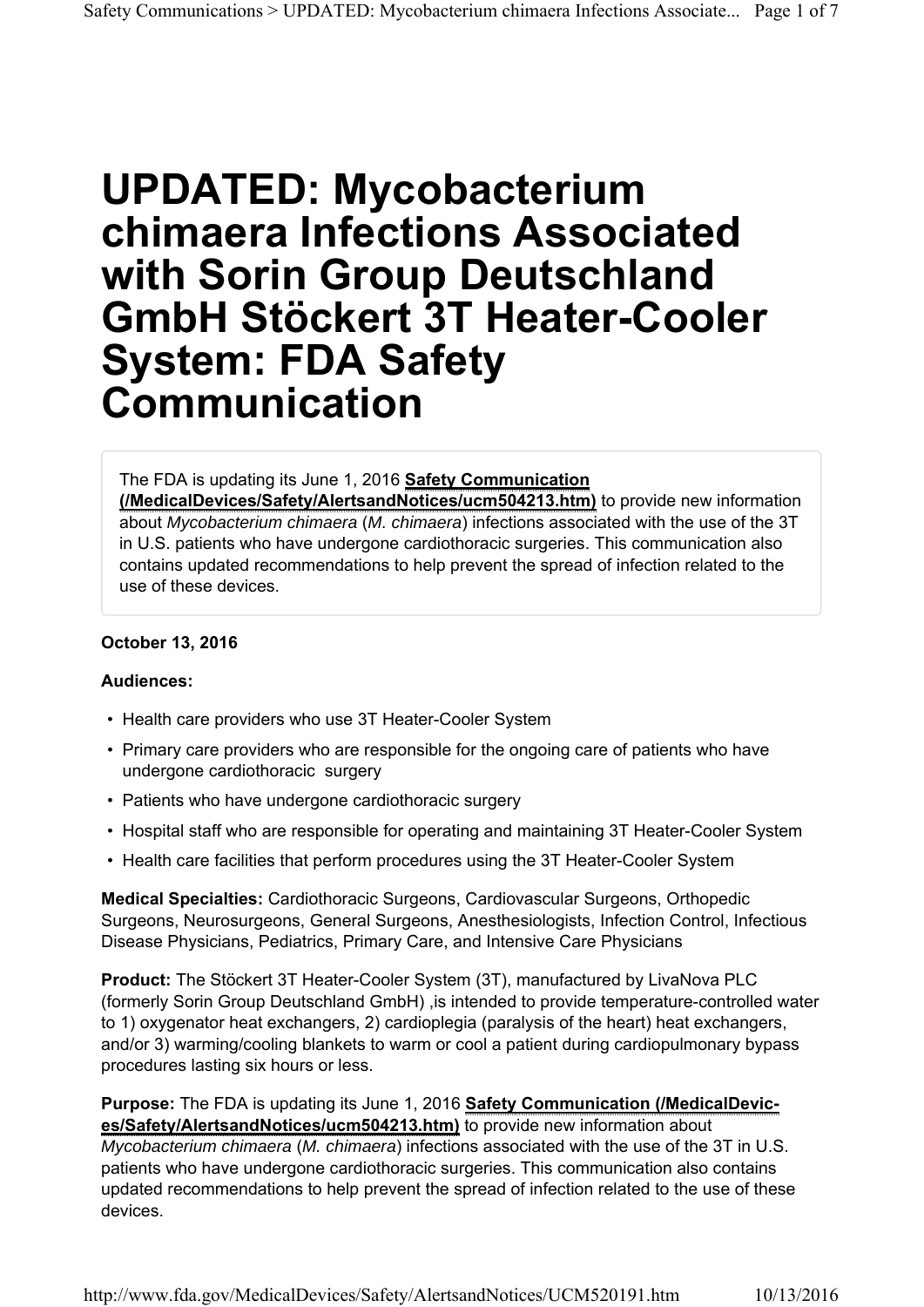As the FDA continues to investigate infections associated with the 3T, we believe health care facilities should take additional steps to help mitigate the risk of infection associated with the use of these devices

# **Summary of Problem and Scope:**

**Heater-cooler devices (http://www.fda.gov/MedicalDevices/ProductsandMedicalProcedures/CardiovascularDevices/Heater-CoolerDevices/)** are commonly used during cardiothoracic surgeries, as well as other medical and surgical procedures, to warm or cool a patient in order to optimize medical care and improve patient outcomes. Heater-cooler devices have water tanks that provide temperature-controlled water to external heat exchangers or warming/cooling blankets through closed circuits. Although the water in the circuits does not come into direct contact with the patient, there is the potential for contaminated water to enter other parts of the device and aerosolize, transmitting bacteria through the air and through the device's exhaust vent into the environment and to the patient. In October 2015, the FDA issued a **Safety Communication (/MedicalDevices/Safety/AlertsandNotices/ucm466963.htm)** to provide recommendations to help minimize patient risk of infections associated with heatercooler devices. Since issuing that communication, the FDA has continued to evaluate the causes and risk factors for transmission of microbial agents associated with heater-cooler devices and has collaborated with professional societies, public health partners, and experts to develop strategies to minimize patient exposure.

A European study<sup>1</sup> published in April 2016 describes a link between *M. chimaera* clinical samples from several European infected cardiothoracic patients, samples from the heatercooler devices used during these patient's procedures, and environmental samples from the device manufacturer's production and servicing facility in Germany. The results of this paper suggest a direct link between the *M. chimaera* that infected European patients during openchest cardiac surgery, and the *M. chimaera* isolated from the 3T heater-cooler model utilized during these patients' surgeries.

*M. chimaera* is a type of nontuberculous mycobacterium (NTM) classified as a slow grower. *M. chimaera* may cause serious illness or death. The FDA believes *M. chimaera* infections associated with the 3T are rare. However, they are difficult to detect because infected patients may not develop symptoms or signs of infection for months to years after initial exposure.

On June 1, 2016, the FDA issued a **Safety Communication (/MedicalDevices/Safety/AlertsandNotices/ucm504213.htm)** specific to *M. chimaera* infections associated with the use of the 3T. Testing conducted by the manufacturer in August 2014 found *M. chimaera*  contamination on the production line and water supply at the 3T manufacturing facility. The 3T devices manufactured at this facility were distributed worldwide. In response to the *M. chimaera* findings in August 2014, the manufacturer added cleaning and disinfection procedures to the production line in September 2014. Samples taken at the same manufacturing facility, by the German Regulatory Authorities in July 2015 did not show *M. chimaera*, potentially indicating the contamination at the manufacturing facility had been resolved. Although the manufacturer of 3T devices added cleaning and disinfection procedures to the production line in September 2014, the FDA is now aware of some 3T devices manufactured after September 2014 which have tested positive for *M. chimaera*. It has not been confirmed whether these devices were contaminated at the manufacturing facility or became contaminated at the user facility. To date, the FDA is not aware of *M. chimaera* patient infections associated with 3T devices that were manufactured after September 2014.

The June 1, 2016 **Safety Communication (/MedicalDevices/Safety/AlertsandNotices/ucm504213.htm)** also stated the FDA received reports of U.S. patients infected with *M. chimaera* after undergoing cardiothoracic surgery that involved use of the 3T devices. Each of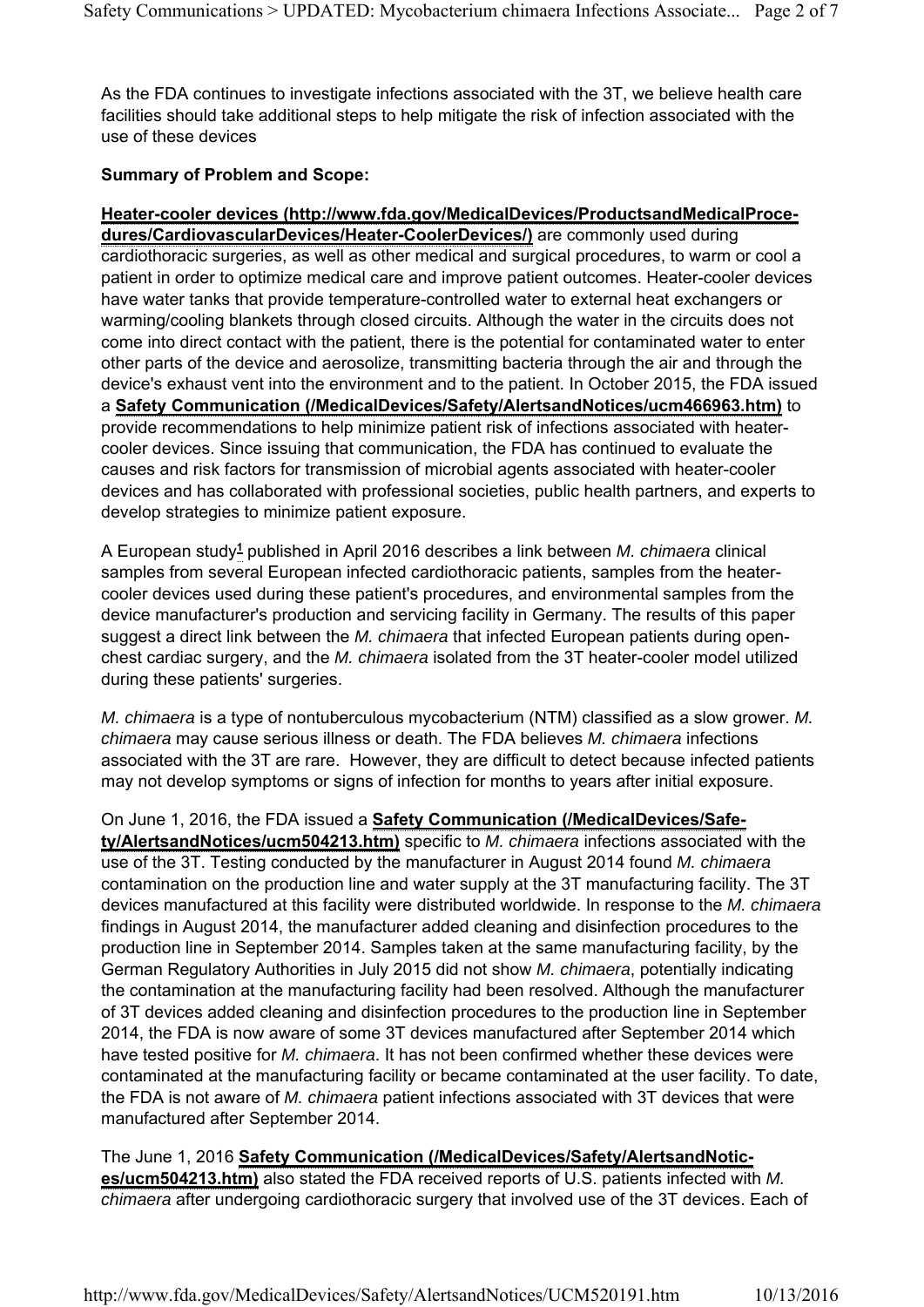those reports related to 3T devices that were manufactured prior to September 2014. The Centers for Disease Control and Prevention (CDC) in conjunction with National Jewish Health has **performed (https://www.cdc.gov/mmwr/volumes/65/wr/mm6540a6.htm? s\_cid=mm6540a6\_w)** whole genome sequencing on clinical isolates from infected patients and samples taken from the 3T devices from hospitals representing geographically distinct regions within the U.S. (Pennsylvania and Iowa) where clusters of patient infections with *M. chimaera* were identified. Each of the isolates tested were associated with devices manufactured before September 2014. Samples of the water drained from the 3T devices and air samples collected while the devices were in operation were also tested. The results obtained strongly suggest that the tested 3T devices had a common source of *M. chimaera* contamination. Sequence comparisons between U.S. and European Union (EU) samples, as well as samples from the manufacturing site, would provide additional information in evaluating the potential for point source contamination at the production site. However, EU sequencing results have not been shared to date.

As new information becomes available, the FDA will evaluate the information and update its recommendations, as appropriate.

## **UPDATED Recommendations for Health Care Facilities and Staff:**

**If your facility uses 3T devices, you should:**

- **Immediately remove from service any heater-cooler devices, accessories, tubing, and connectors that have tested positive for** *M. chimaera* **or have been associated with known** *M. chimaera* **patient infections at your facility.**
- **Use new accessories, tubing, and connectors to prevent recontamination when using a different heater-cooler device.**
- **Direct and channel the heater-cooler exhaust away from the patient, e.g., to the operating room exhaust vent.**
- **Be aware that device contamination also may occur from other sources such as environmental contamination or device contact with contaminated accessories.**
- **Review the recommendations in CDC's Health Advisory (https://emergency.cdc.gov/han/han00397.asp)**
- **Be aware that heater-cooler devices are important in patient care. In appropriately selected patients, the benefits of temperature control during open chest cardiothoracic procedures generally outweigh the risk of infection transmission associated with the use of these devices.**

**If your facility has 3T devices manufactured prior to September 2014, you should:**

- **Strongly consider transitioning away from the use of these devices for open-chest cardiac surgery until the manufacturer has implemented strategies for these devices to mitigate the risks of patient infection.** 
	- **Use of these devices should be limited to emergent and/or life-threatening situations if no other heater cooler devices are available.**
	- **Follow the FDA's earlier recommendations to help mitigate the risks of patient infection.**
	- **Be aware that testing of heater-cooler devices to identify units contaminated with**  *M. chimaera* **presents technical challenges related to sample collection, the long culture time, and the high rate of false negative tests. Therefore, it is not recommended at this time.**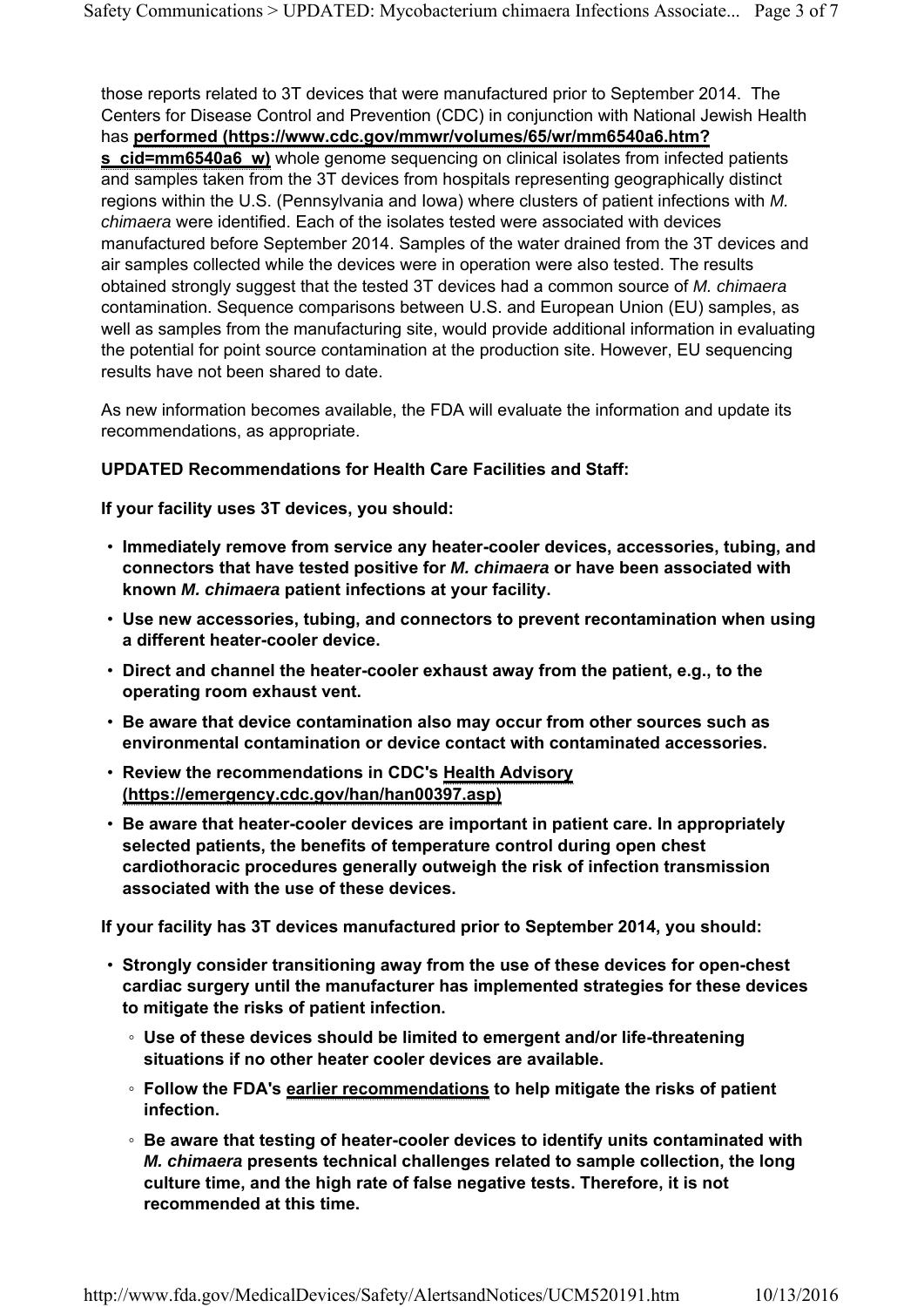# **If your facility has 3T devices manufactured after September 2014, you should:**

- **Follow the FDA's earlier recommendations to help mitigate the risks of patient infection.**
- **Be aware that testing of heater-cooler devices to identify units contaminated with** *M. chimaera* **presents technical challenges related to sample collection, the long culture time, and the high rate of false negative tests. Therefore, it is not recommended at this time.**

The FDA recommends facilities and staff using heater-cooler units CONTINUE to implement the following measures to help reduce risk to patients:

- Strictly adhere to the cleaning and disinfection instructions provided in the manufacturer's device labeling. Ensure you have the most current version of the manufacturers' instructions for use readily available to promote adherence.
- Do not use tap water to rinse, fill, refill or top-off water tanks since this may introduce NTM organisms. Use only sterile water or water that has been passed through a filter of less than or equal to 0.22 microns. When making ice needed for patient cooling during surgical procedures use only sterile water or water that has been passed through a filter of less than or equal to 0.22 microns. Deionized water and sterile water created through reverse osmosis is not recommended because it may promote corrosion of the metal components of the system.
- Direct the heater-cooler's vent exhaust away from the surgical field to mitigate the risk of aerosolizing heater-cooler tank water into the sterile field and exposing the patient.
- Establish regular cleaning, disinfection and maintenance schedules for heater-cooler devices according to the manufacturers' instructions to minimize the risk of bacterial growth and subsequent patient infection.
- Develop and follow a comprehensive quality control program for maintenance, cleaning, and disinfection of heater-cooler devices. Your program may include written procedures for monitoring adherence to the program and documenting set up, cleaning, and disinfection processes before and after use.
- Immediately remove from service heater-cooler devices that show discoloration or cloudiness in the fluid lines/circuits, which may indicate bacterial growth. Consult your hospital infection control officials to perform the appropriate follow up measures and report events of device contamination to the manufacturer and to the FDA **via MedWatch (/Safety/MedWatch/HowToReport/ucm2007306.htm)**.
- Consider performing environmental, air, and water sampling and monitoring if heater-cooler contamination is suspected. Environmental monitoring requires specialized expertise and equipment to collect and process samples, which may not be feasible in all facilities.
- Health care facilities should follow their internal procedures for notifying and culturing patients if they suspect infection associated with heater-cooler devices.
- Submit a report to the manufacturer and to the FDA **via MedWatch (/Safety/Med-Watch/HowToReport/ucm2007306.htm)**, if you suspect heater-cooler devices have been associated with patient infections.

#### **Recommendations for Patients:**

- Be aware that:
	- in the U.S., most cardiopulmonary bypass procedures involve the use of a heater-cooler device.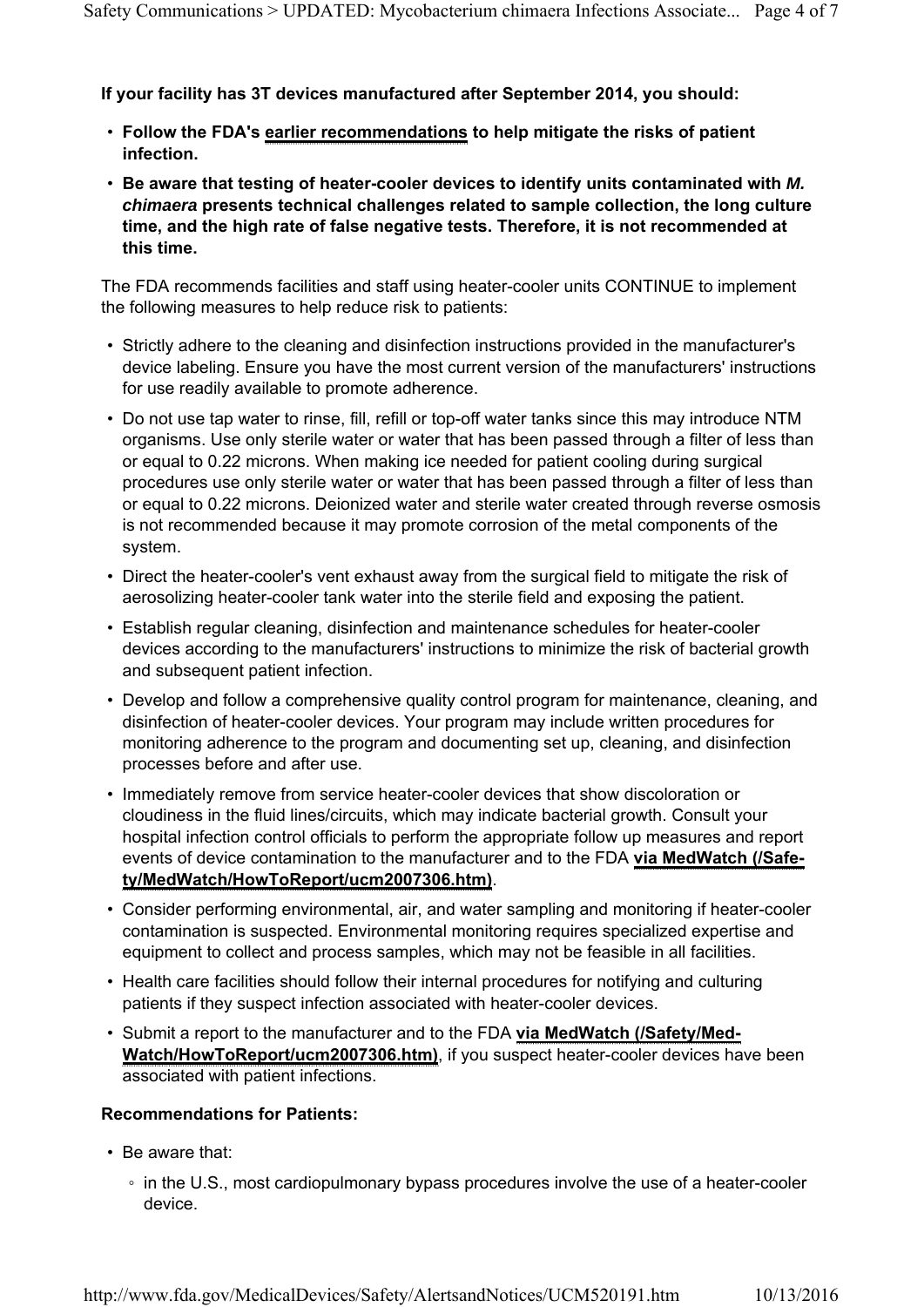- heater-cooler devices are important in patient care and, in appropriately selected patients, the benefits of temperature control necessary during open chest cardiothoracic proceduresgenerally outweigh the risk of infection transmission associated with using these devices.
- the FDA has received reports of patient infections associated with exposure to *M. chimaera* when contaminated 3T heater-cooler device were used during surgery.
- *M. chimaera* infections are difficult to detect because infected patients may not develop symptoms or signs of infection for months to years after initial exposure.
- there may be an increased risk of infection if you received a heart valve, graft, left ventricular assist device (LVAD), or any other prosthetic product/material or had a heart transplant.
- If you have undergone cardiopulmonary bypass, be aware of the possible signs and symptoms of NTM infection. These may include:
	- fatigue
	- fever
	- pain
	- redness, heat, or pus at the surgical site
	- muscle pain
	- joint pain
	- night sweats
	- weight loss
	- abdominal pain
	- nausea
	- vomiting
- If you have undergone a cardiopulmonary bypass procedure and are experiencing any of the signs and symptoms of NTM infection as outlined above, contact your health care provider as soon as possible.
- If you are not currently experiencing any changes in your general health, inform your health care provider during your next wellness visit that you have undergone a cardiopulmonary bypass procedure to determine if you require further testing or monitoring for possible exposure to NTM.

Additional information for patients is available on FDA's Heater-Cooler Devices "**Information for Patients (/MedicalDevices/ProductsandMedicalProcedures/CardiovascularDevices/Heater-CoolerDevices/ucm492585.htm)**" webpage.

# **FDA Activities:**

On December 29, 2015, the FDA issued a **Warning Letter (/ICECI/EnforcementAc-**

**tions/WarningLetters/2015/ucm479684.htm)** to LivaNova PLC (formerly Sorin Group Deutschland GmbH) for its Stöckert 3T Heater-Cooler System after inspections conducted at facilities in Munchen, Germany and Arvada, Colorado revealed significant issues, including quality system and premarket clearance violations. Given the serious nature of the violations, the 3T devices manufactured by the Munchen facility are subject to import alert. This restricts the availability of the 3T devices to only those facilities that determine use of the device is medically necessary.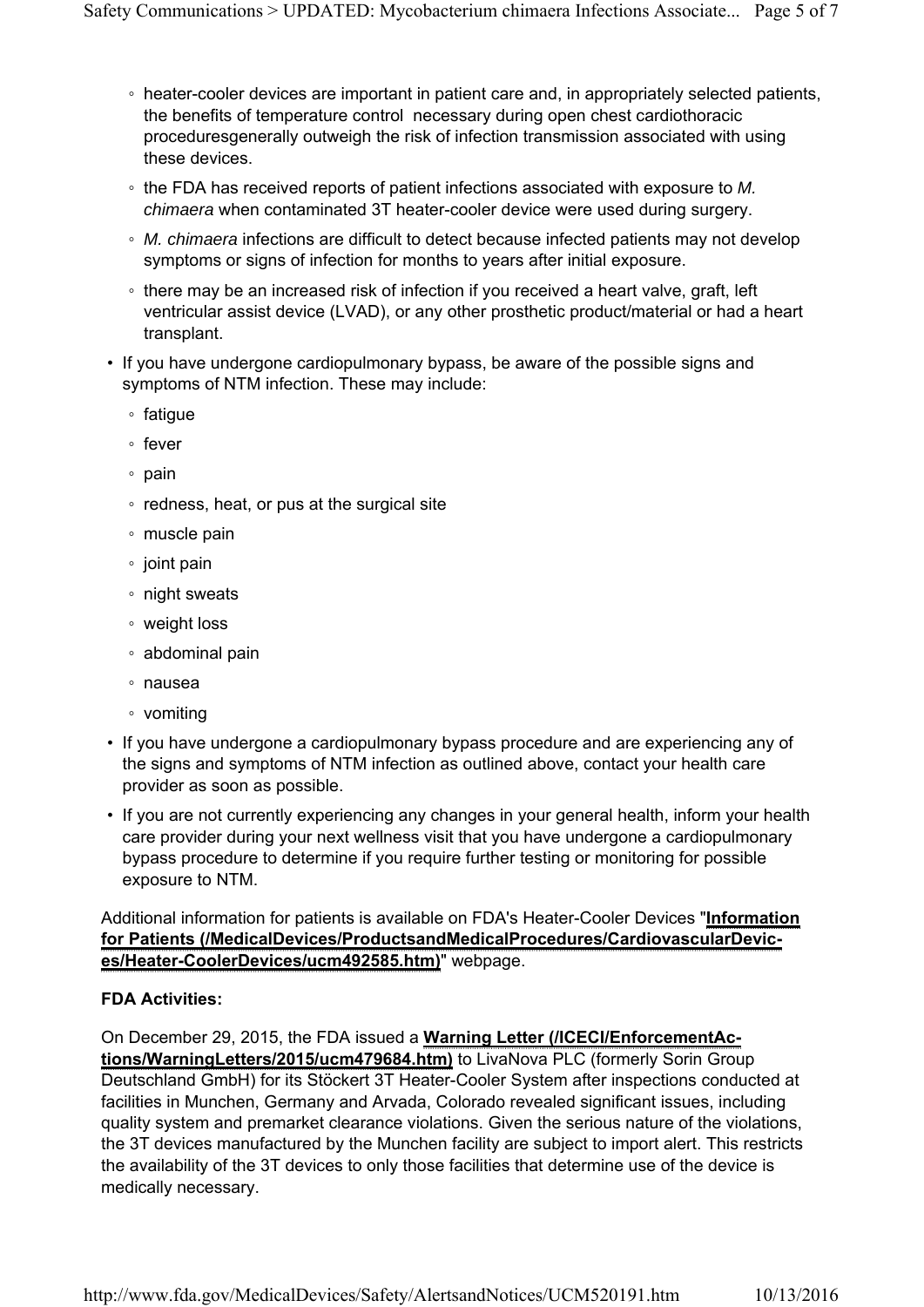Sorin Group Deutschland GmbH initiated an ongoing corrective action for the 3T in July 2015, and has included updates to instructions for use with new cleaning instructions and instructions for determining if a device is contaminated with biofilm or NTM. Further updates to this recall are expected and will be evaluated by the FDA for their ability to further reduce infection risk. Please see **the FDA medical device recall database entry (http://www.accessdata.fda.gov/scripts/cdrh/cfdocs/cfRES/res.cfm?start\_search=1&knumber=K052601)** for more information regarding corrective actions by the manufacturer.

In June 2016, the FDA **convened (/AdvisoryCommittees/CommitteesMeetingMaterials/MedicalDevices/MedicalDevicesAdvisoryCommittee/CirculatorySystemDevicesPanel/ucm485091.htm)** the Circulatory System Devices Panel of the Medical Devices Advisory Committee meeting and received expert clinical opinion and recommendations for patient notification and patient follow-up procedures. The panel also discussed **recommendations (/downloads/AdvisoryCommittees/CommitteesMeetingMaterials/MedicalDevices/MedicalDevicesAdvisoryCommittee/CirculatorySystemDevicesPanel/UCM505732.pdf)** for sampling and monitoring of the 3T and other heater-cooler devices, including regular visual monitoring of contamination within the water circuit, replacement of accessories (e.g. tubing) on a regular basis, and testing for water quality to assure adequate disinfection procedures are being performed. These recommendations are included in this Safety Communication.

The FDA continues to be actively engaged with the manufacturer, health care facilities and the CDC in evaluating risk and mitigation measures and will provide updates, as appropriate, as new information becomes available.

## **Reporting Problems to the FDA:**

Device manufacturers and user facilities must comply with the applicable **Medical Device Reporting (MDR) regulations (/MedicalDevices/DeviceRegulationandGuidance/Postmarket-Requirements/ReportingAdverseEvents/ucm2005737.htm)**. Health care personnel employed by facilities that are subject to the **FDA's user facility reporting requirements (/MedicalDevices/DeviceRegulationandGuidance/PostmarketRequirements/ReportingAdverseEvents/ucm2005737.htm)** should follow the reporting procedures established by their facilities.

Prompt reporting of adverse events can help the FDA identify and better understand the risks associated with the use of medical devices. Health care providers should submit voluntary reports of infection transmission associated with heater-cooler devices or reports describing difficulty following the manufacturers' instructions for use to the agency via the **Medical Device Reporting (MDR) (/MedicalDevices/Safety/ReportaProblem/ucm2005291.htm)** process. If a health care provider suspects bacterial contamination of the heater-cooler device following use, we encourage the health care provider to file a voluntary report through **MedWatch, the FDA Safety Information and Adverse Event Reporting program (/Safety/MedWatch/HowToReport/ucm2007306.htm)**.

#### **Additional Resources:**

- **FDA Communications on Heater-Cooler Devices**
	- **Mycobacterium chimaera Infections Associated with Sorin Group Deutschland GmbH Stӧckert 3T Heater-Cooler System: FDA Safety Communication (/MedicalDevices/Safety/AlertsandNotices/ucm504213.htm)** (June 1, 2016) - ARCHIVED
	- **Nontuberculous Mycobacterium Infections Associated with Heater-Cooler Devices: FDA Safety Communication (/MedicalDevices/Safety/AlertsandNotices/ucm466963.htm)** (October 15, 2015)